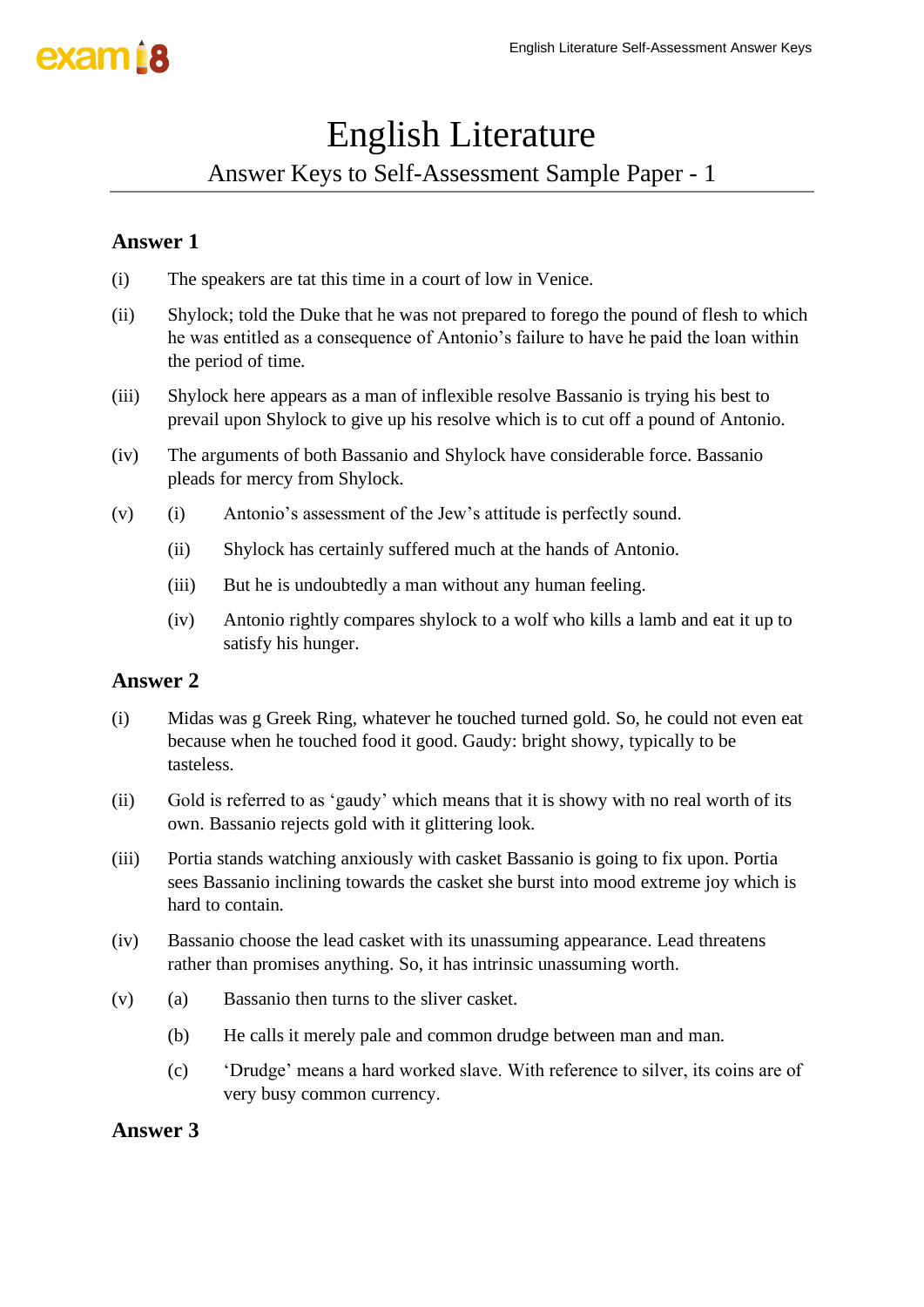

- (i) Launcelot has obtained a place among the servant of Bassanio. Here be bidding farewell to your Jessica who is sad at Launcelot leaving her house.
- (ii) Launcelot refers to Shylock's daughter Jessica as the 'beautiful pagan. The word pagan means one who is not a Christian. Jessica is a Jewess; she is referred to as the most beautiful pagan.'
- (iii) Launcelot says to Jessica that some Christian will do a smart thing and carry you away. He believes that some Christians would play mischief acquires Jessica his wife.
- (iv) From the above dialogue it is clear that both Launcelot and Jessica are sad of being separated from each other.
- (v) (a) The above dialogue shows that she is not a daughter devoted towards her father.
	- (b) she is devoid of any love that a daughter, usually has for her father.
	- (c) She is ashamed of being Shylock's daughter.

#### **SECTION B – POETRY**

#### **A COLLECTION OF POEMS**

#### **Answer 4**

- (i) the wealth which is referred to here by the poet means wealth of joy and happiness.
- (ii) The daffodils outdid the waves in the lake. The daffodils seemed to be dancing like human beings expressing their joy and energy when the breeze blew over them.
- (iii) The poet is referring to the Jocund company of the host of golden daffodils dancing in hoy by the side of the lake under the trees.
- (iv) (a) He is enchanted by the beautiful scene and thus compares their beauty of twinkling stars which represents the large number of daffodils.
	- (b) Whatever the poet is in sad or pensive mood, then flash of sight uplifts his spirit.

- (i) Nobody praises him anymore instead want him to hang to death. When he is taken to shambles gate, people threw stones at him.
- (ii) Shamble gat is referred to the place in the poem where the patriot should be publicly hanged.
- (iii) Most updates are security fixes that patch holes and remove vulnerabilities from your system.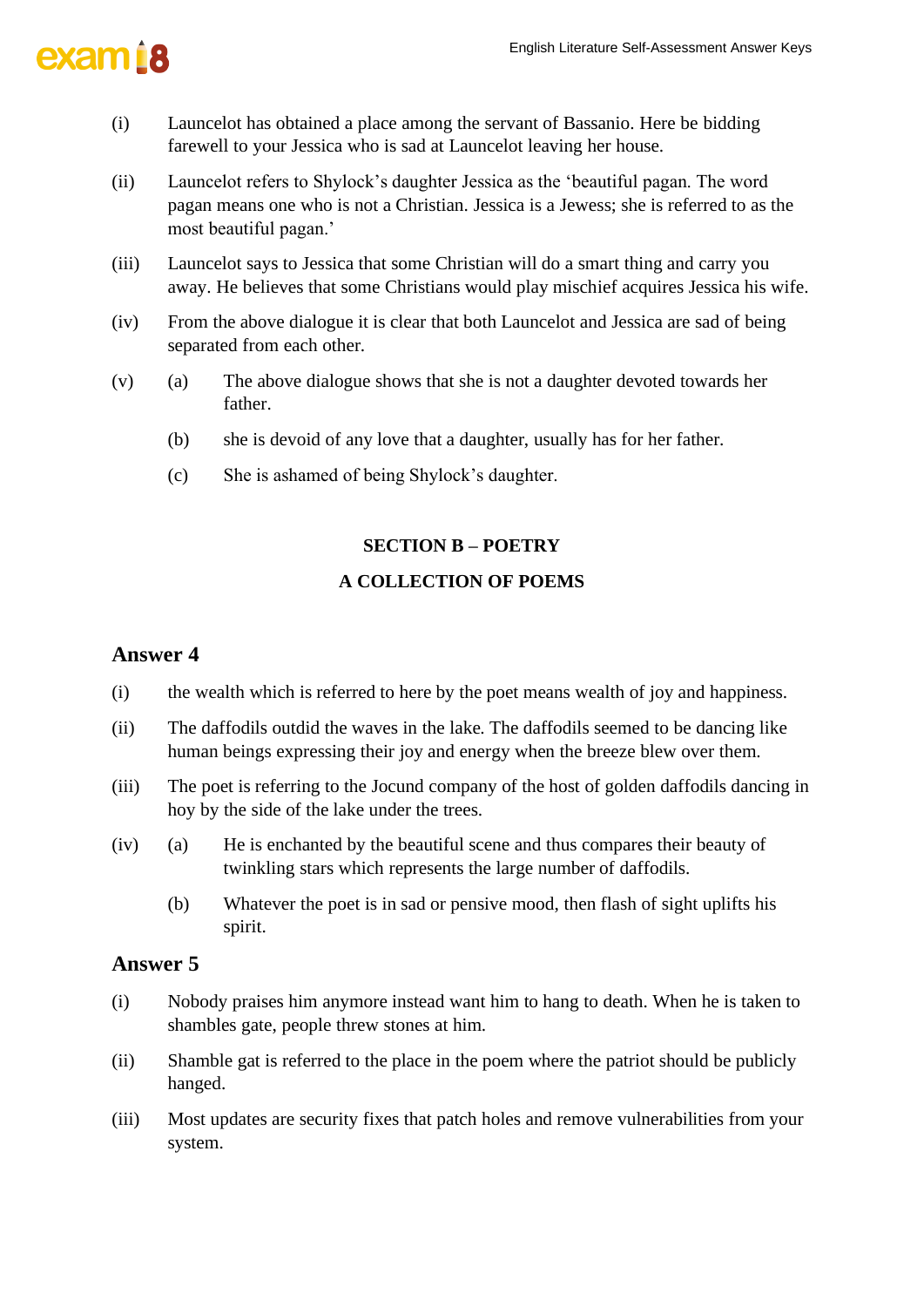



- (iv) The irony in the poem. The patriot wasn't been awarded by God, God would not care of him but as he was betrayed and deserted by the same people.
- (v) (a) The patriot was once welcomed by the people of having done a great deed.
	- (b) Next the people suddenly changed their mind, and they betrayed the patriot.
	- (c) However, he is confident that God will never be unjust, and he will be forgiven by God himself.

#### **Answer 6**

- (i) The people were eagerly waiting to watch the final event of the day, as it was supposed to be a very competitive and interesting event.
- (ii) Spectators gathered around the field because they wanted to watch the games and cheer the contestants.

Athletes that have come to the contest are referred to as 'Young women and men.'

- (iii) All the young women and men referred here are the differently able athletes.
- (iv) The final event talked about in the extract was 100 metre track and field racing event. The moods of the spectators here competitive and interesting event and the spectators were eagerly waiting to watch the final.
- (v) The 'athletes' in the poem are disabled people who are participating in the 'special Olympics'.

They had come from all over the country. It is termed 'special Olympics' because it is event for people differently abled status of its participants.

#### **SECTION C – PROSE**

#### **A COLLECTION OF SHORT SHORIES**

- (i) In this passage old man's animal like bird, goat and cat first bird as he had lifted the cage door open. Second goat they could not be able to escape third cat has nine lives and is a survivor.
- (ii) The others are old man's animal. He does not want to think about animal because he knew how the animal would survive.
- (iii) The writer urged to him to leave the unsave place.
- (iv) when he tried to get up, he swayed from side to side and then sat down backwards in the dust.
- (v) The soldier's cowriter feels sorry for him. Thus, the story end with the old man's concerns for the goats and soldier concern for the man.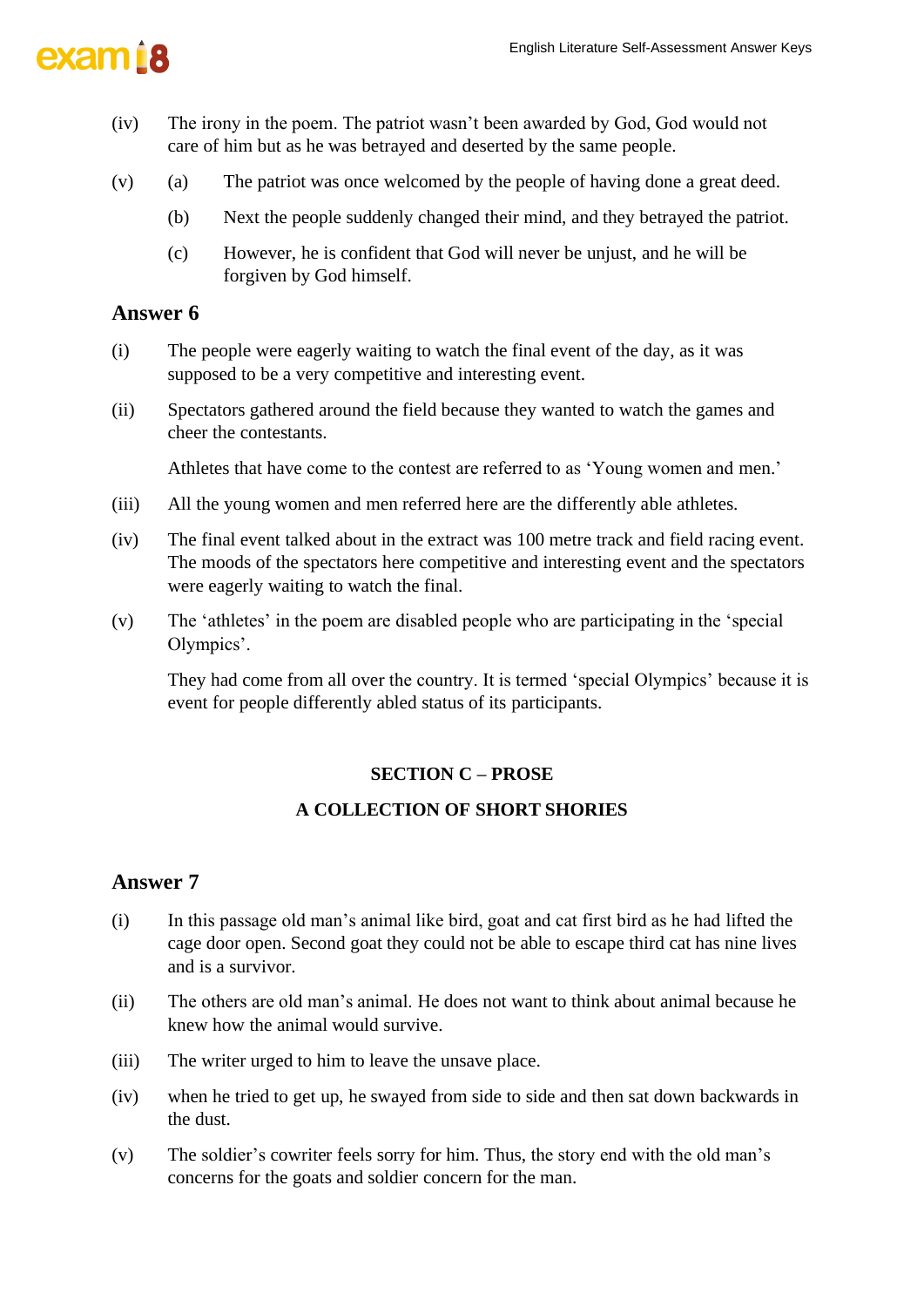

#### **Answer 8**

- (i) Mr. Oliver is in this passage.
- (ii) the torch fell from Mr. Oliver's hand when he saw that the boy had no face, ear, eyes or nose.
- (iii) (a) When he saw the faceless boy, he ran in fear towards the school crying for help.
	- (b) It was then that he stumbled into the watchman.
- (iv) Face in the dark incident makes the story look supernatural through the sound producing words the eerie atmosphere and the face without the sense organ the surrounding and rates an eeriness that give the story.
- (v) The writer makes his protagonist feel extremely vulnerable by giving certain details that prove useless in his hour of need.

- (i) Luz long was a man of pure and genuine heart and soul. He represented the best ex. of Coubertin's message.
- (ii) Jesse makes self-realization about himself that his underlying anger about the state of affairs at the Olympics in 1936 was influencing his performance.
- (iii) (a) James Cleveland who is also known as Jesse Owens
	- (b) He is an American Athlete who won four gold medals in 1936 Olympic Games that were held in Berlin, Germany.
	- (c) His achievement has made him the best remembered athlete in Olympic history.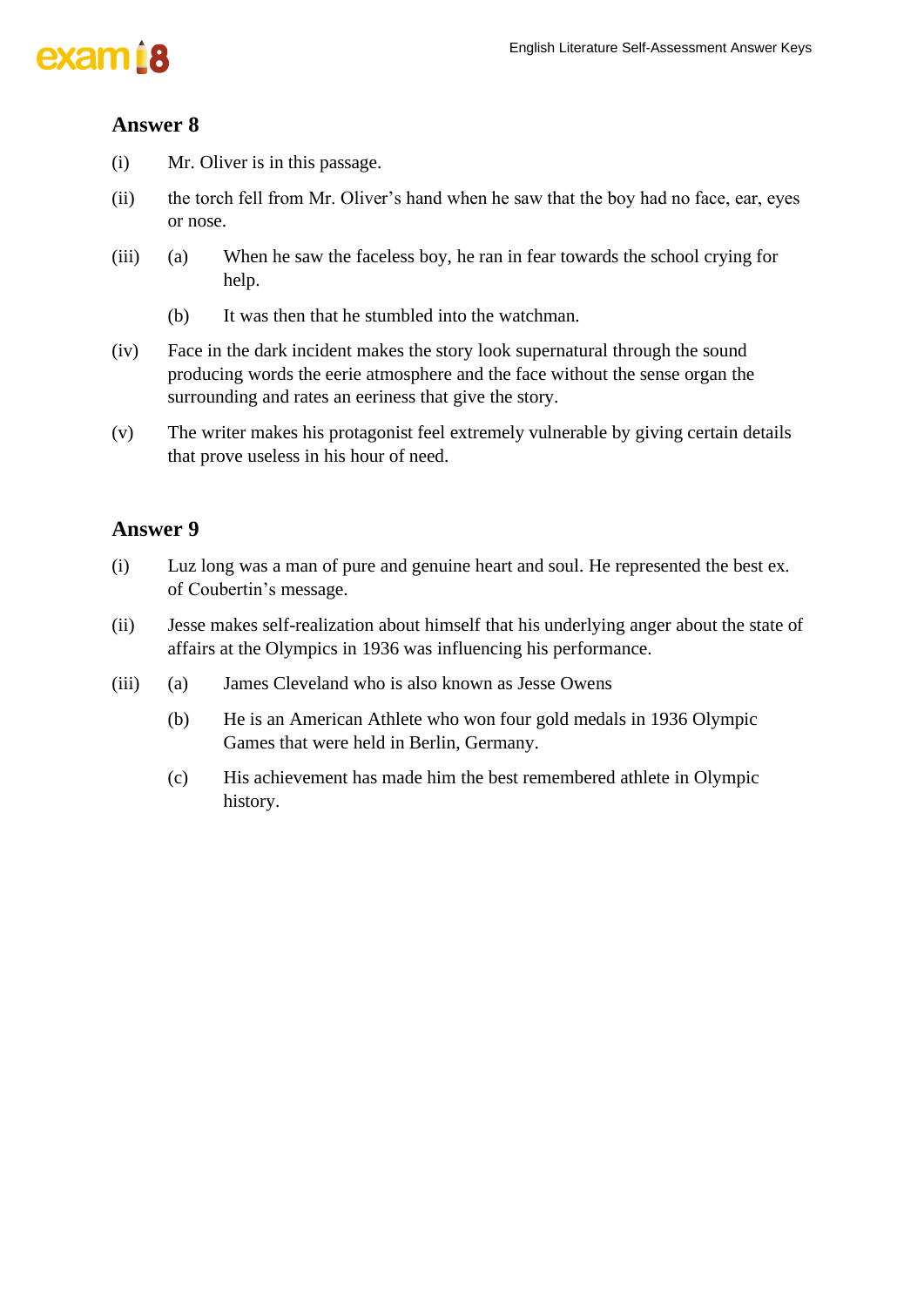# **exam R**

## English Literature

### Answer Keys to Self-Assessment Sample Paper - 2

#### **Answer 1**

- (i) Jessica says that their household was hell and the Launcelot's good humor and kindness made it bearable. I am sorry thou wilt leave my father so.
- (ii) Lorenzo. A friend of Bassanio and Antonio. He is in love with Shylock's daughter Jessica.
- (iii) When Jessica to knows that shylock is going to Bassanio house for dinner, she told her servant to give the who's name is Lorenzo
- (iv) Bassanio is the new master of Launcelot. Yes, new master is better the old master shylock.

He (shylock) also said that if he were serving the gruel Jew.

(v) Jessica is the daughter of shylock, she elopes with Lorenzo, a penniless Christian, and a chest of her father's money, eventually ending up in Portia and Bassanio's household.

#### **Answer 2**

- (i) The term of the bond is If Antonio is unable to pay the three thousand ducats.
- (ii) Shylock is called in human by Duke because he demanded the pound of flesh from Antonio's body.
- (iii) Shylock says he will not give any reason except that it is his fancy and whim.
- (iv) Antonio tells that if Bassanio is hoping to soften Shylock's heart he might as well stand on the seashore and ask the tide not o rise so high as usual
- (v) Shylock's life depended on the Duke's mercy. Yes, shylock deserves the punishment, as you sow as shall you reap.

- (i) The Prince of Morocco is suitor to Portia's house
- (ii) The purpose of Morocco he visits for marriage to Portia and he was invited Golden casket.
- (iii) The condition is Golden casket who chooseth me shall gain what many men desire. Silver casket who chooseth me shall get as much as he deserves and lead casket who chooseth me must give 'hazard all he hath.'
- (iv) Prince of Morocco reject lead casket as he thought it would be a sin to think that Portia of such a beautiful body like Portia would inside such cheap metal box.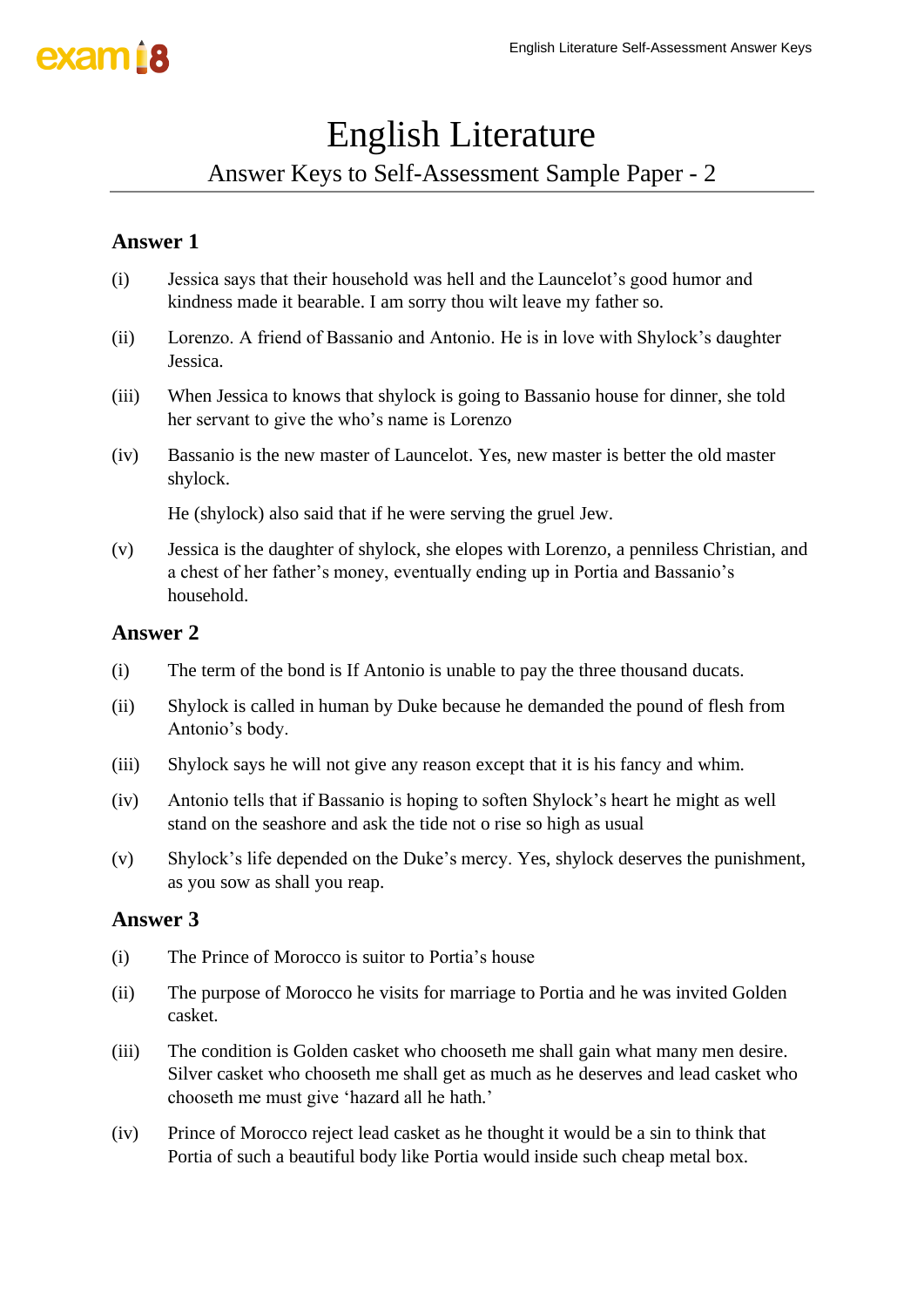

(v) He chosen Golden Casket. The Inscription of Golden Casket who chooseth me shall gain what many men desire.

#### **SECTION B – POETRY**

#### **A COLLECTION OF POEMS**

#### **Answer 4**

- (i) The women near the bangle sellers at the temple fair.
- (ii) They were women's which had given birth to their young ones and their love and they also had worshipped their husband.
- (iii) This line is used to describe the middle age women
- (iv) Yes, the women love their children and husband Because she had worshipped for husband and children for their lives.
- (v) The Bangles symbolic values is in Indian culture Bangles are considered as the symbol of happiness prosperity and peace by Indians.

#### **Answer 5**

- (i) (a) He also mentions some of the stories like 'How the camel got his hump' and some characters like Mr. Told, Mrs. Tiggy winkle etc. From those stories.
	- (b) This shows the poet's love for those books and now he enjoyed them in his childhood days.
- (ii) (a) The poet himself reminds us that children in earlier times used to read lots of books. Surprisingly, people then spent half of their lifetime by reading books.
	- (b) In those earlier days, the nursery selves were full of books. In nursery schools, books remained scattered on the floor. Even in their home, the bedroom and the bed books cluttered up everywhere.

- (i) All the nine runners participated in Special Olympic They determined to win 100 metre race. All the spectators gathered around to cheer and encourage the contestant.
- (ii) They were eight contestant who participated in the race. They joined hand because they understand another person's feeling from his point of view.
- (iii) It was special for the great display of human compassion, cooperation, and sports man spirit. It could not have been more special in any way.
- (iv) The banner was worded as that special Olympics event becomes special not because the participants were differently abled but their spirit and cooperation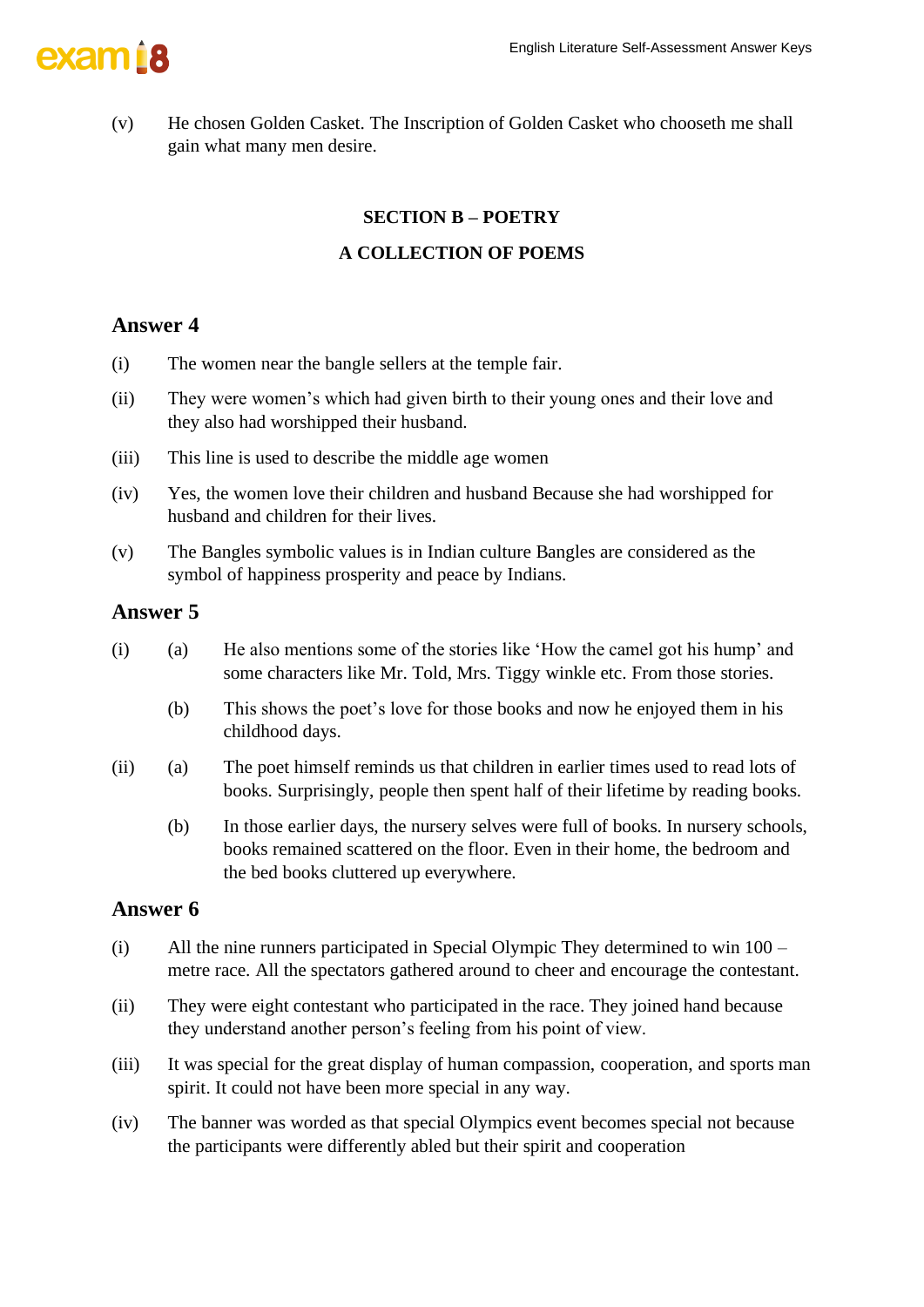

(v) This poem conveys the lesson is (Special Olympics) with focus on the values of empathy, sportsmanship brotherhood. Message that the spirt of sportsmanship.

#### **SECTION – C**

#### **A COLLECTION OF SHORT STORIES**

#### **Answer 7**

- (i) The red face man was of a fascinating personality as he was interested in the purchase of the boxes statue from Muni as he considers him owner.
- (ii) Once he was watching the road and waits for the appropriate time to culture home, he sees that yellow station wagon comes down.
- (iii) Muni thought that card as warrant cart to arrest him as a suspect of the murder that have taken place a few weeks ago.
- (iv) The foreigner 'marvelous' because he notices the horse statue and he got fascinated by it.
- (v) First Muni assumes the American to be a policeman, so he sat frozen for a while, and tried to edge away. But when he finds the American to be friendly by his gesture, he carries on telling his story.

#### **Answer 8**

- (i) Joe Thompson spent some time with her and developed compassion towards her too. He asked if the visit her frequently Maggie responded to Joe in low tone.
- (ii) Mrs. Thompson was at first, angry and continually questioned Joe about the fate of child.
- (iii) Joe Thompson apparently decided to keep the child in her house as she was too weak and helpless.
- (iv) Maggie request to Thompson please do not leave her alone because she is bedridden child
- (v) Joe Thompson was reaction when Maggie told him not leave her alone. He decides that he will take her home.

- (i) Mr. Easton and marshal were sitting in a train. Miss Fairchild comes and sits in front of Mr. Easton and talk to him because she knows him.
- (ii) Easton tells Miss Fairchild that he had shifted to the west and had lost touch with his rich friends in Washington because he did not have enough money.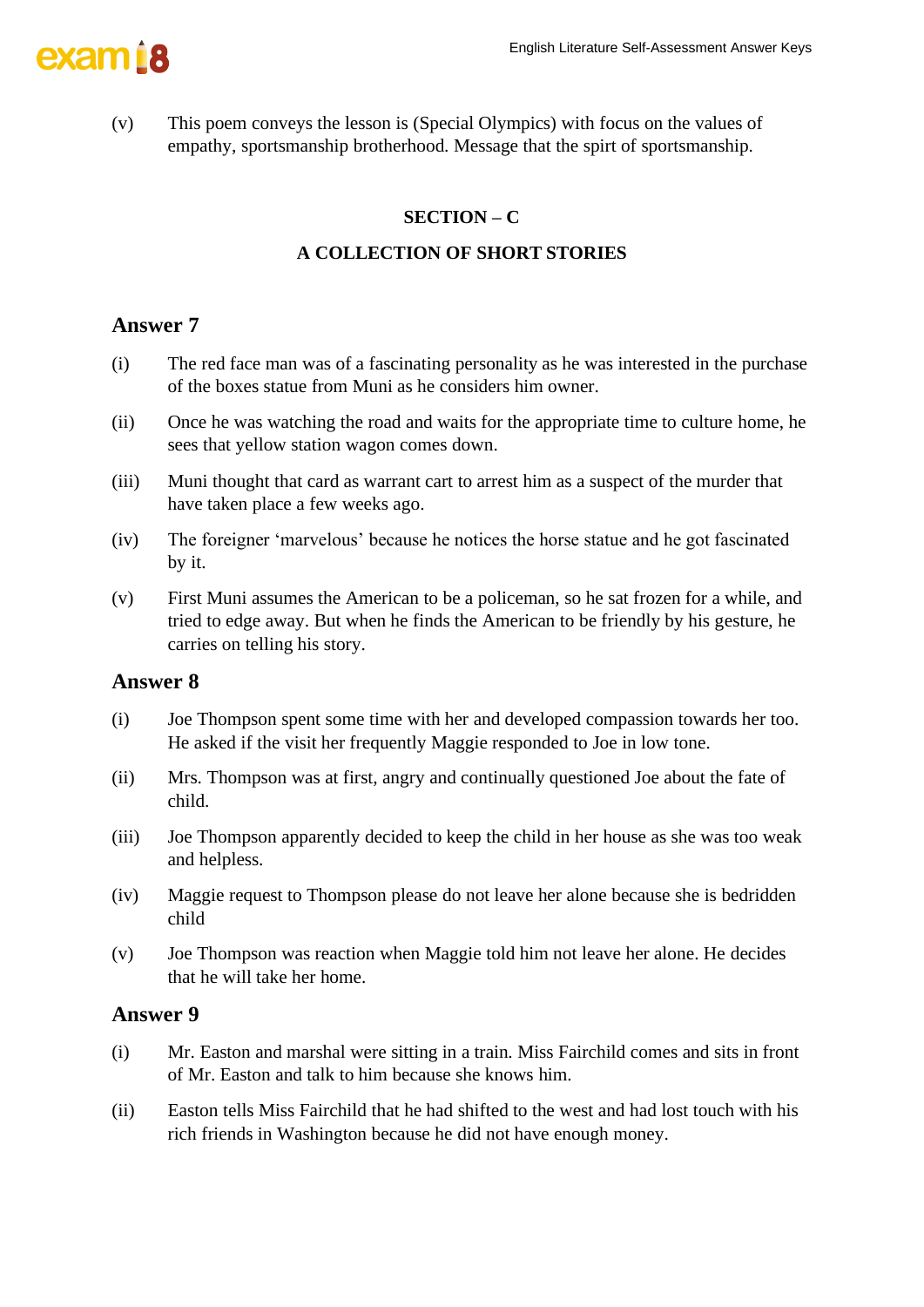

- (iii) (a) The "Hearts" part of the title of the title signifies the love or affection that lied between Mr. Easton and Miss Fairchild.
	- (b) The "Hands" part by the title refers the handcuffed hands of Mr. Easton and that of the glum faced marshal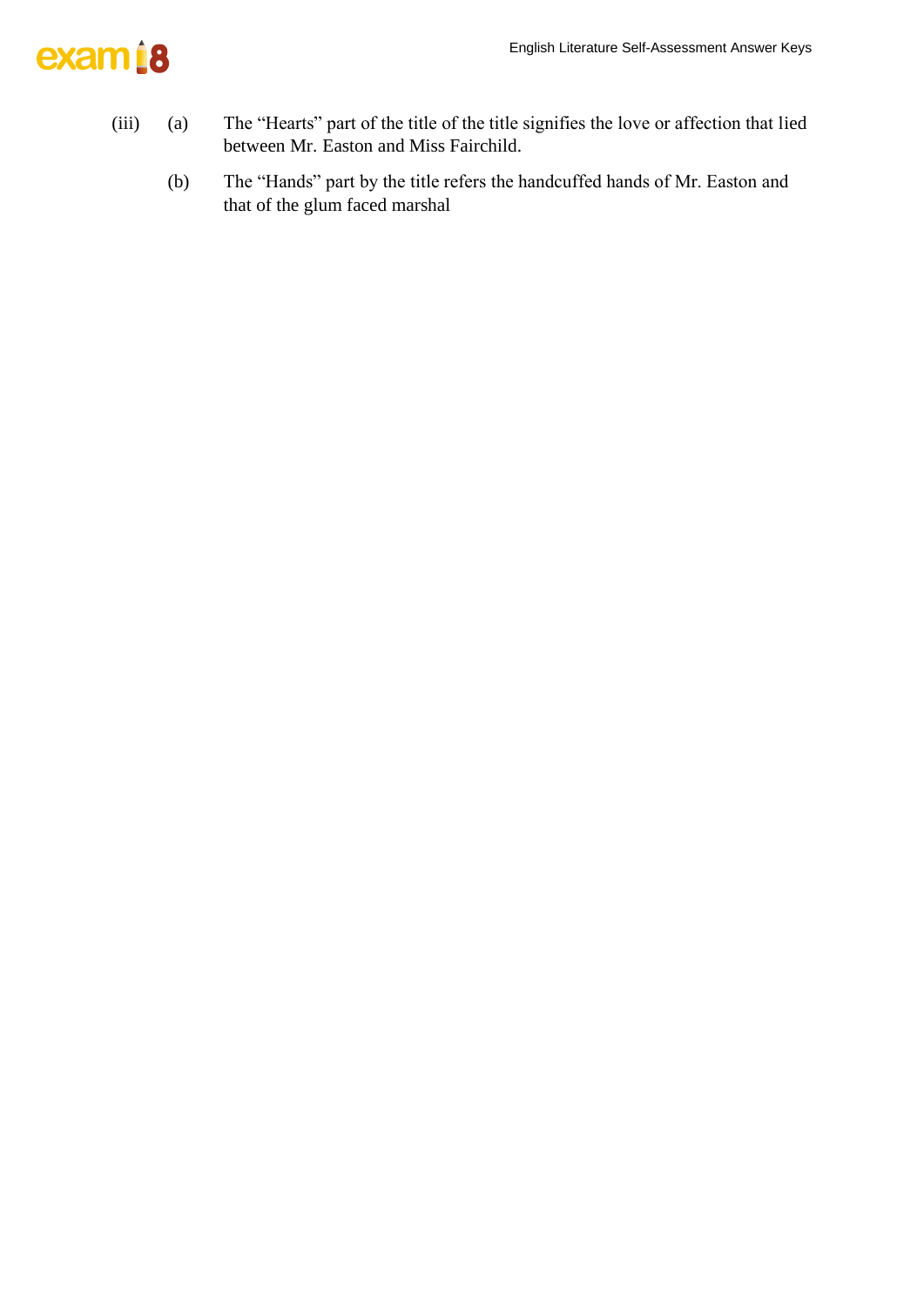## English Literature

### Answer Keys to Self-Assessment Sample Paper - 3

#### **Answer 1**

- (i) Morocco is trying to choose the correct casket he chooses golden casket he finds empty skull with scroll. "All that glitters is not gold."
- (ii) First, I can never tell anyone what box I choose, second, If I choose the wrong box, I'll never propose marriage for the rest of my life. Thirdly pick the wrong box, I'll leave immediately.
- (iii) The inscription is "who chooseth me, shall gain what many men desire."
- (iv) Aragon choose silver casket. The actual Portia's portrait in lead casket.
- (v) Bassanio enter soon after. Young venetian man has arrived to tell us his master is about to arrive.

#### **Answer 2**

- (i) The speaker is Portia, and she is with Perissa.
- (ii) Portia says that if she lives to be as old as Sibllya then she will die chaste like Diana It
- (iii) It tells us about her thought of not marrying any of the suitors who came to woo Portia.
- (iv) Portia demonstrates her selfless and giving nature as she urges Bassanio to quickly marry her to he may go to help his friends.
- (v) Bassanio is being talked about just after these lines yes it changes the speaker's mood

- (i) Portia is in court's room of Venice
- (ii) Portia's sentiments for Antonio is Antonio's my husband's best friend, they must be very similar men.
- (iii) 'Hellish currently' means demonic behaviour. It is used to depict the character of Shylock.
- (iv) Lorenzo and Jessica is going to take charge of Portia's house in her absence. Her decision is right because Lorenzo is good friend of Bassanio and Jessica can handle the house well
- (v) Portia's plan to save Antonio from shylock collecting on his bond by disguising herself as a male doctor and cleverly finding in the law the prevent Shylock from Antonia. She is successful her plan.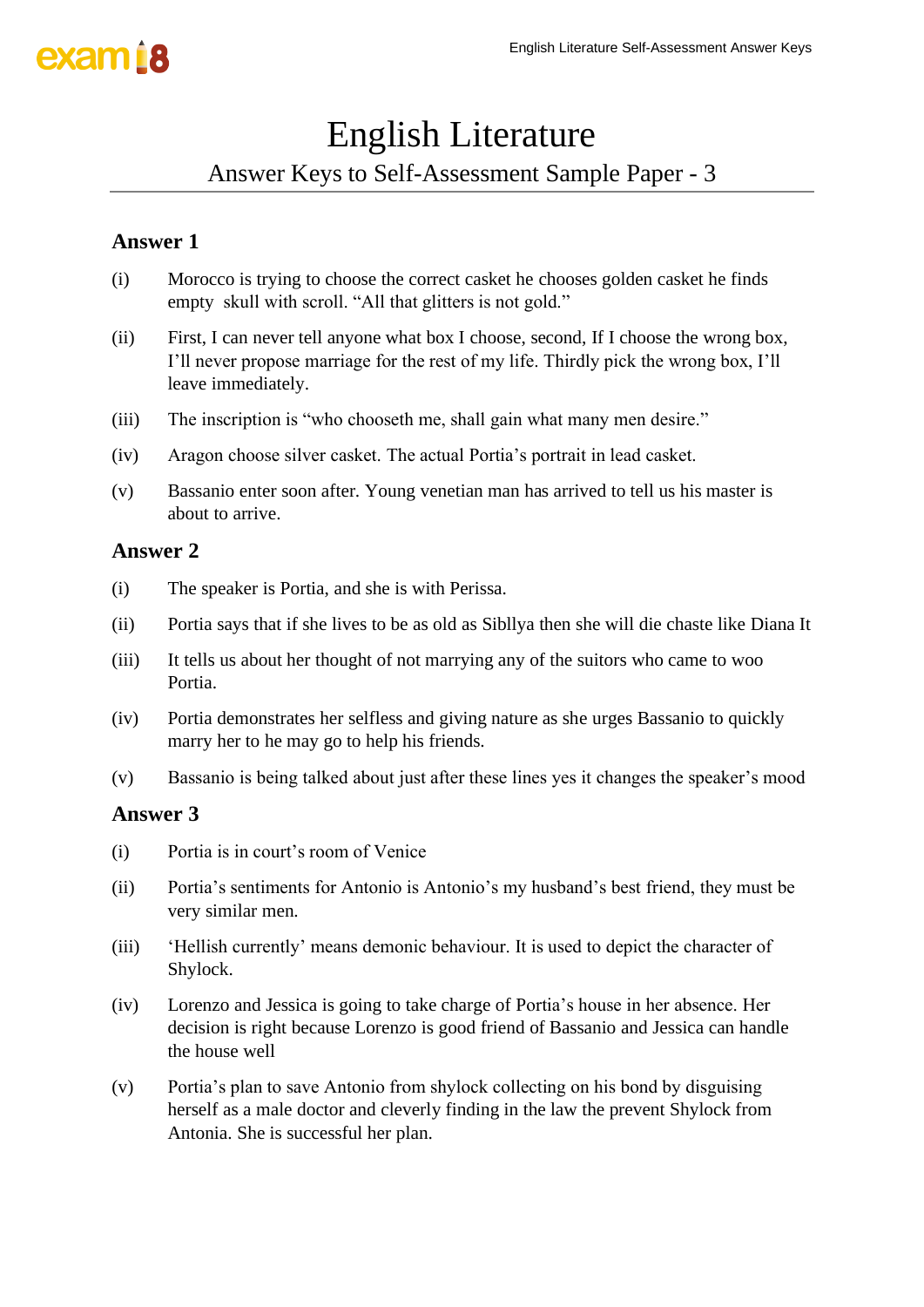#### **SECTION B – POETRY**

#### **A COLLECTION OF POEMS**

#### **Answer 4**

- (i) Because of war. They had to room from one place to another seeking rest. His house was burnt to the ground by one of the soldiers.
- (ii) It means that Kaspar did not remember the reason behind the war. But he kept on praising the victory.
- (iii) Kaspar represents the ordinary common people who believe in the claims of authority he is a common former who ploughs the field and grows crops
- (iv) The battle was won because of these people sacrificed their lives. Kasper mentions that such things happen in order to achieve a great victory.
- (v) The poet has depicted the destruction that war can cause through a conversation about the paste battle.

#### **Answer 5**

- (i) The poet William worth sword is referred to as 'g' in the first line of the extract. He was wandering all alone in the woods of the Lake district.
- (ii) The daffodils flowers are yellow and therefore comparable to gold in its colour.
- (iii) The daffodils flowers were fluttering and dancing in the breeze beside a lake and underneath the trees.
- (iv) He is enchanted by the beautiful scene whatever the poet is in sad or pensive mood, the flash of sight uplifts his spirit
- (v) The poet felt very joyous in the jocund company of daffodils. The poet stood there long stored the scenic beauty in his memory.

#### **Answer 6**.

- (i) The poet has entered the 'shambles Gate' where convicted prisoners are hung at the gallows in full view of the public.
- (ii) He remarks that while there are some who have met the same plight as he, there are others whose end has come in their hour of triumph
- (iii) The poet refers to the belief that on the Day of Judgment, God will ask human beings about the good deeds that we have on earth.
- (iv) God shall compensate the patriot for his suffering on earth and he will have airect access to heaven.
- (v) (a) It indicate the true patriots may be misunderstand by their people and made to suffer, but those suffering will help to redeem their sins.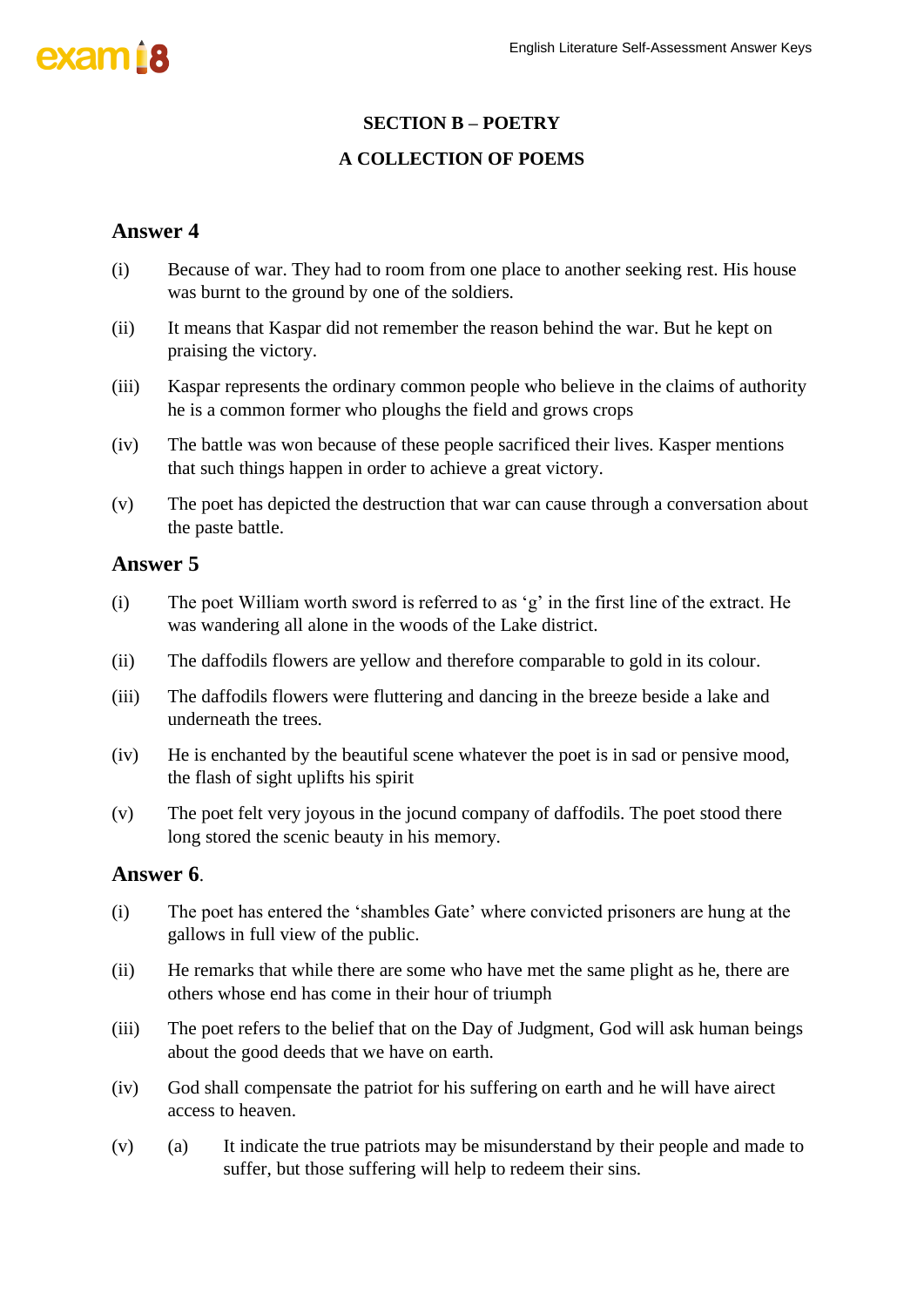

(b) The passage also suggests that suffering and being misunderstood by the public is part of the life of a patriot and he should be prepared for it.

#### **SECTION C – PROSE**

#### **A COLLECTION OF SHORT STORIES**

#### **Answer 7**

- (i) Chief Seattle acknowledge that day and night are incompatible and that they cannot share the same sky.
- (ii) White man is like a morning mist flees before the morning sun.
- (iii) 'Your proposition is seeming fair and I think that my people will accept it and will accept it and will retire to the reservation your offer him
- (iv) Great white chief in Washington made an offer for a large area of Indian land and promised a "reservation" for the Indian people
- (v) Red Man has never fled the approach of the white man as the Moring mist flees before the Moring sun.

#### **Answer 8**

- (i) It is through the light of the matches that the little girl sees visions like a warm iron stove, a greet Christmas tree etc
- (ii) When she lighted the first match it seemed to give a warm, bright light, like a little candle.
- (iii) Because she had not sold any match box and her father beat her.
- (iv) Because she lost one as she ran across the street to escape from the carriages that were being drawn terribly fast and second. Some children take her slipper and run away.
- (v) She saw her vision in feast a roasted goose on the table, a beautiful Christmas tree and her grandmother who loved her most.

- (i) Joe Thompson's wife grew angry. Her face grew red with anger and astonishment Because she doesn't like child but her entrance in the Thompson family brought a wide change in the feeling of the members in the family.
- (ii) When their mother died the three children Jone, Kate, Maggie. Joe farmers take Jone with him, mrs ellis take with Kate but no one will take Maggie Because she is bedridden child.
- (iii) (a) The story basically is about a poor, miserable, and corrected child who turns out to be an angle for Thompson family.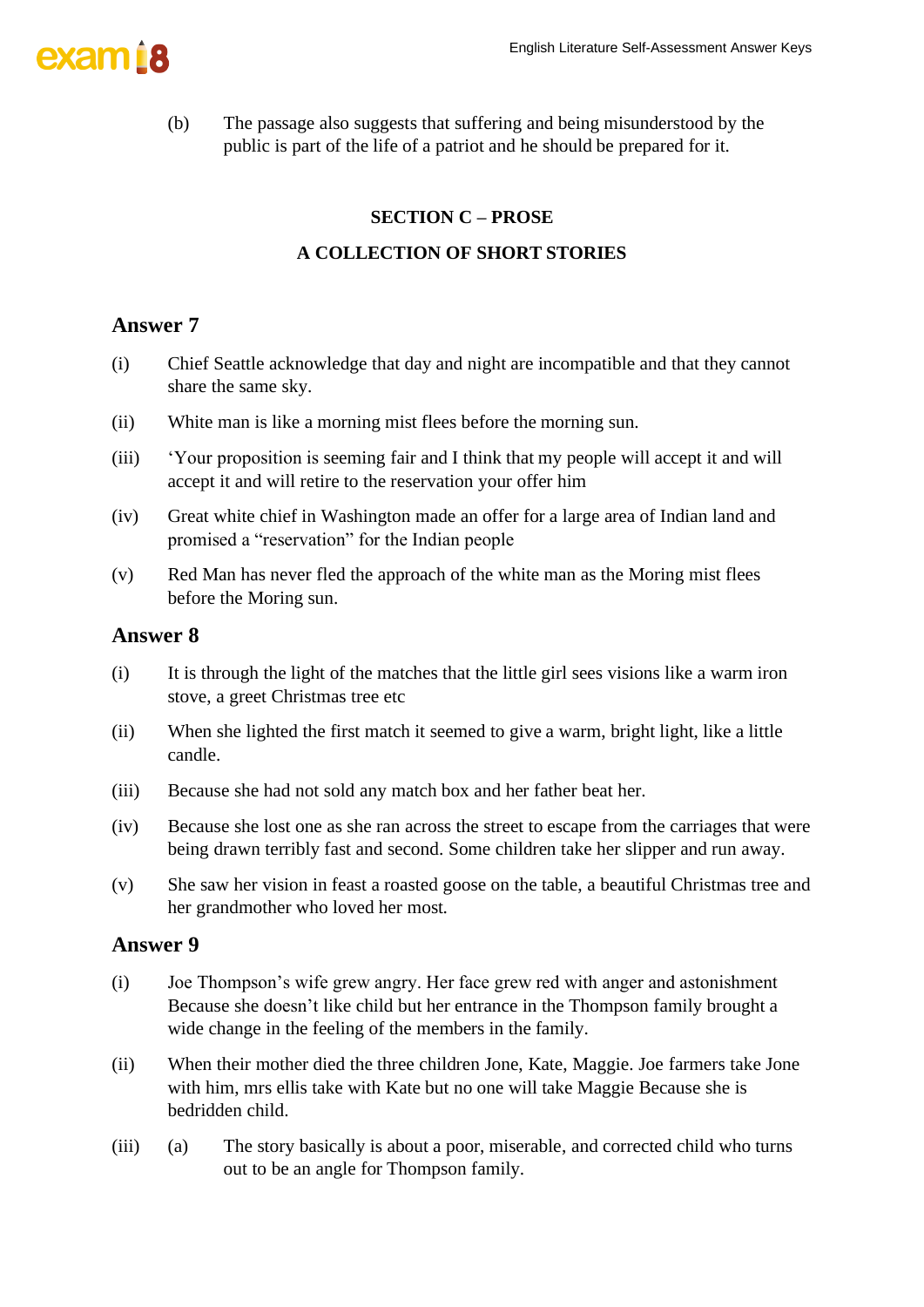

- (b) Maggie needs care attention. But Mrs. Thompson also needs the same in return.
- (c) This story's message is to help other people because we should be kind, sympathetic and tender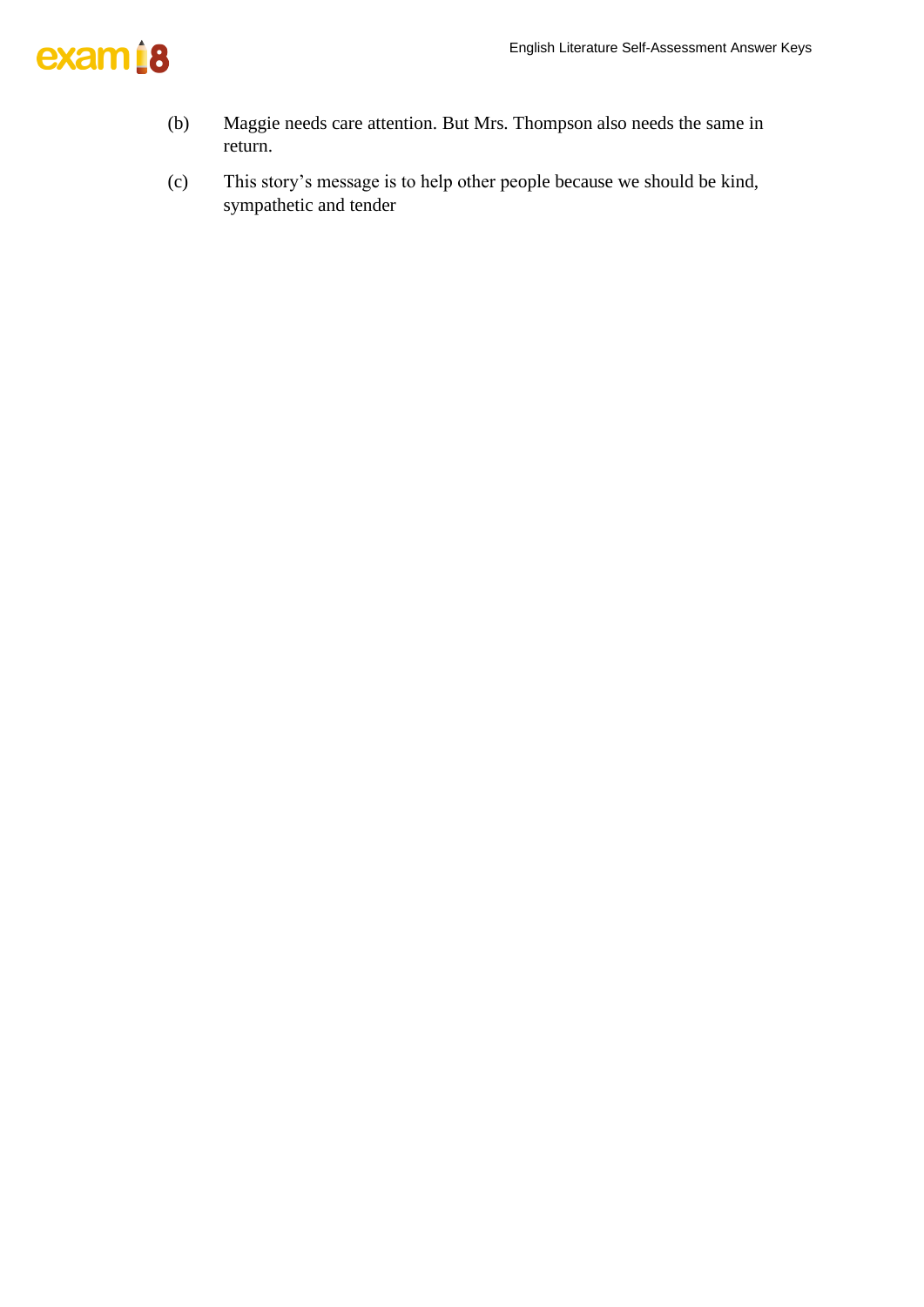## English Literature

### Answer Keys to Self-Assessment Sample Paper - 4

#### **Answer 1**

- (i) Shylock's reaction to the news that Jessica has fled is reported as follow. Shylock is hurt the not only has Jessica left him.
- (ii) The Frenchman told Salarino that a ship of city Venice loaded with rich cargo has been found wrecked in the narrow sea channel.
- (iii) The boys were following Shylock mocking him as they feel that he has gone mad. They also repeat his cries 'his stone' his daughter and his ducats.
- (iv) Shylock really cares no more for the loss of Jessica than he does for the loss of money.
- (v) Yes, I agree that Jessica's elopement affect Shylock's attitude toward Antonio. He directs all hatred toward.

#### **Answer 2**

- (i) In the second line of this extract, Portia is referred to him.
- (ii) He writes a letter to the Duke for showing his inability to join the case due to his illness.
- (iii) The 'controversy' means the rise of dispute between the Jew and the merchant, Antonio.
- (iv) 'The young doctor of Rome' (Portia disguised as a male lawyer). The Duke asks Portia if she is aware of the dispute between the Jew and Antonio which is under consideration of the court at present.
- (v) When 'the young doctor of Rome'(Portia) finds that Shylock is firm on his decision, she admits Shylock is claim and makes him Jubilant.

- (i) Bassanio is referred to as you in the given extract he offered six thousand ducts instead of Shylock's three thousand ducats.
- (ii) He offers Shylock double the amount which was lend by Antonio by Shylock is agreeing with Bassanio after he wants to take revenge from Antonio.
- (iii) Shylock has personal grudge for Antonio he found this is an opportunity to take revenge from Antonio, so Shylock didn't change his mind.
- (iv) Antonio stopped Bassanio not to give any more offer to Shylock and disappointedly agreed to the Jews will and demanded for speedy Judgement.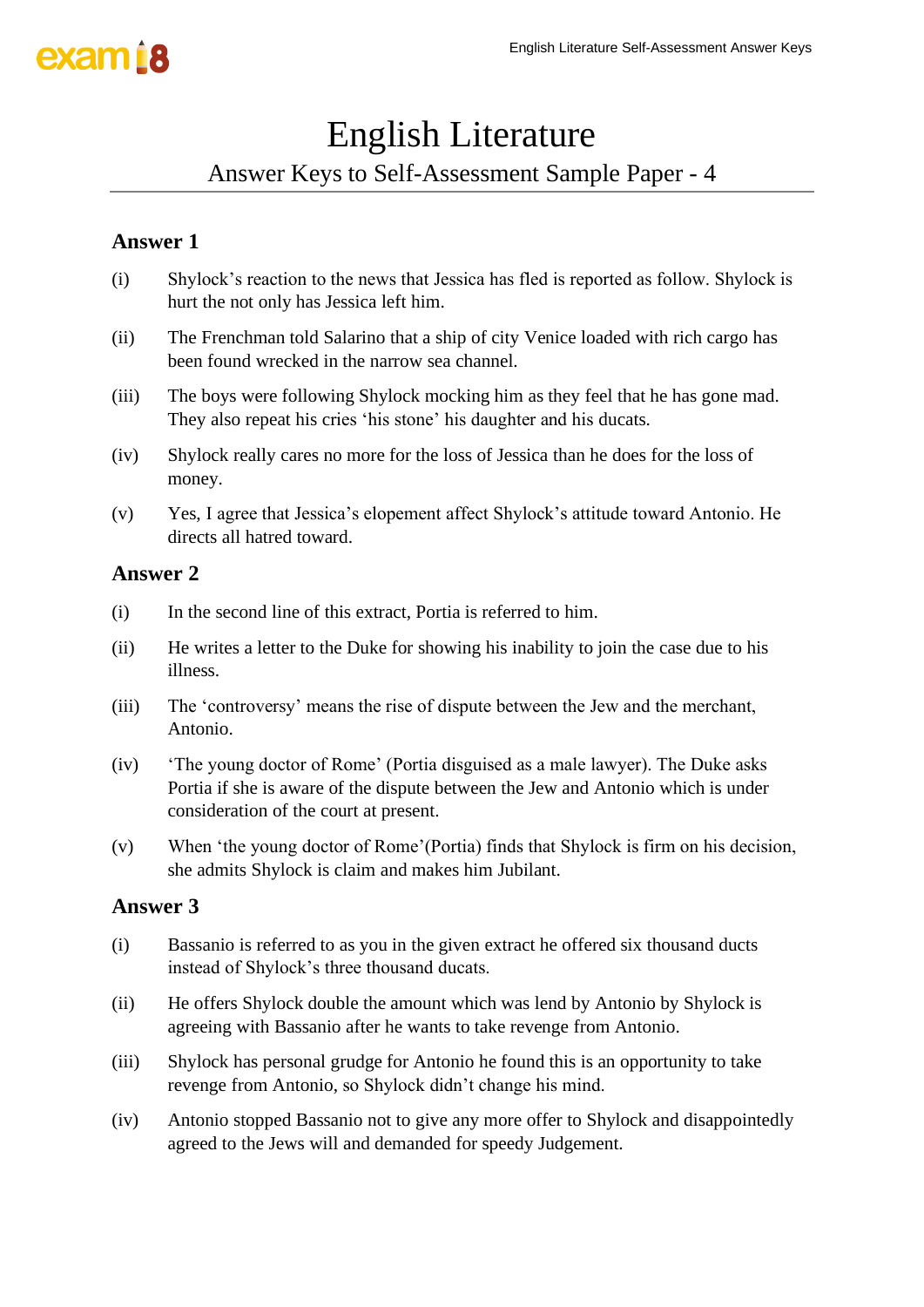

- (v) (a) Antonio is saved finally in the trial scene and Shylock was punished for planning to kill a Christian.
	- (b) Portia saves him at the last.

#### **SECTION B – POETRY**

#### **A COLLECTION OF POEMS**

#### **Answer 4**

- (i) 'After Blenteim' by Robert Southey is an anti-way poem that centres around one of the major battles of  $18<sup>th</sup>$  century the battle of Blenheim
- (ii) It is evident from Kasper's answer that he was not upset about the death of thousand in the battle, rather the only thing that concerned him was that it was a great victory.
- (iii) She was excited to know the cause behind the war.
- (iv) England and France armies involved, and England is armies won the war.
- (v) No, the poet is not in favour of war. Because all are fought to each other and get anything.

#### **Answer 5**

- (i) The 100-meter race of nine athletes is the event referred to the poem.
- (ii) Spectators were gathered there because they cheer their contestants.
- (iii) They were ready to start race, waiting for the sound of the gun. The pistol exploded signaling the start of the race.
- (iv) In the race ended with the nine runners in the special Olympics event holding hands and walking to the finishing line together.
- (v) Yes, that the poem is an illustration of human compassion Because this poem conveys a message of collaboration and cooperation.

- (i) The man who was sitting before the rich man was a por man. He dressed in letters and a single garment.
- (ii) The rich man refuses to use his stick of wood as he has the prejudice against the poor man.
- (iii) Yes, he was also the victim of his prejudice through process.
- (iv) The poet personifies or coincidence. In the second line, there is an alliteration in the phrase "bleak and bitter.'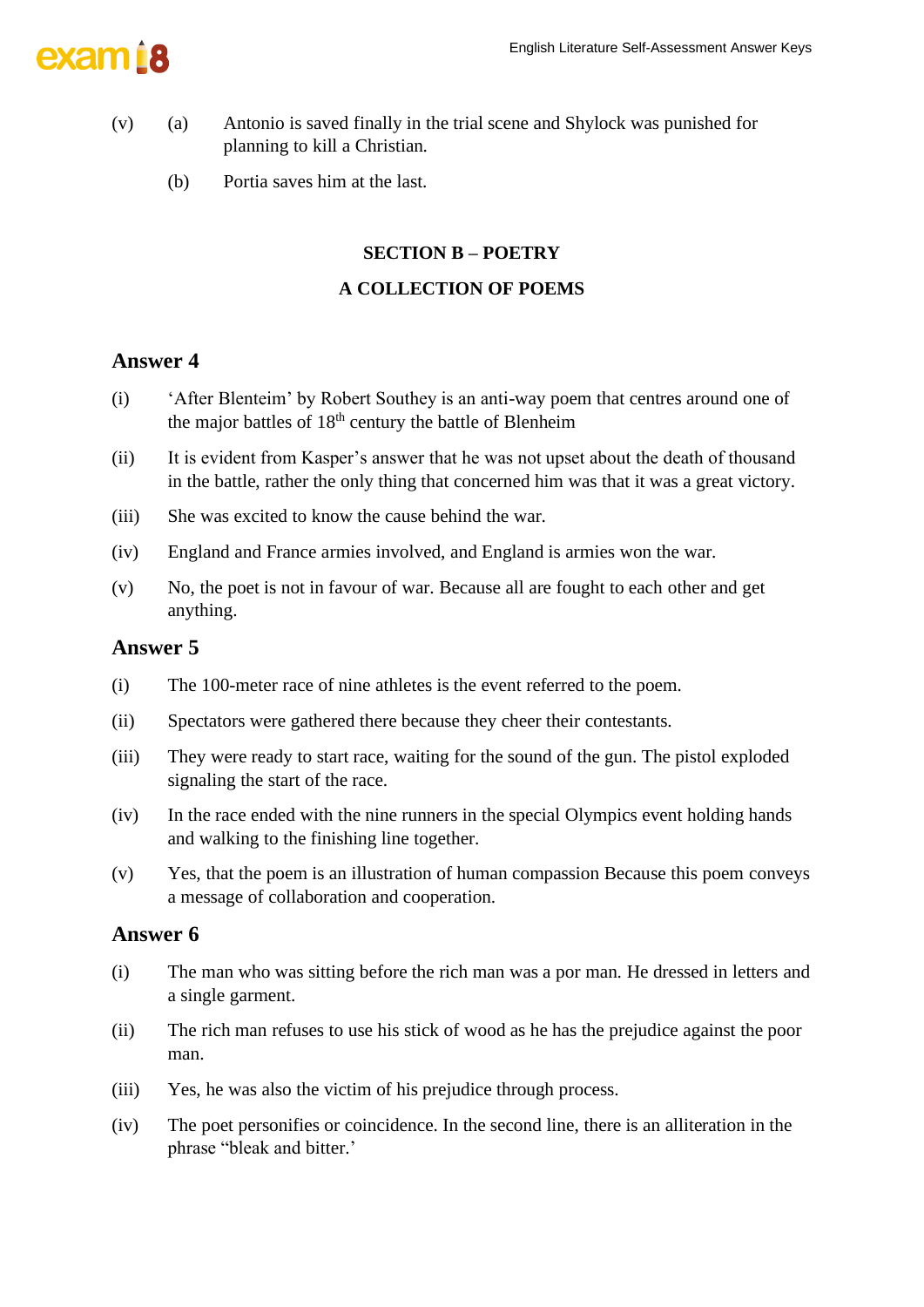

(v) Yes, the poet succeeds in highlighting the universal nature of man by showing the quality of racism, envy, arrogance, revenge and greed in the poem.

#### **SECTION C – PROSE**

#### **A COLLECTION OF SHORT STORIES**

#### **Answer 7**

- (i) Mr. Oliver was an Anglo-Indian teacher and he thought in boarding school on the outskirt of the hill station of Shimla.
- (ii) Mr. Oliver generally do in the evening usually strolled into the town to visit the Shimla Bazar with its restaurants and cinemas.
- (iii) Mr. Oliver think that why the boy was crying who is sitting.
- (iv) Mr. Oliver saw that the watchman had, no ears no eyes and no nose. He had featured not even an eyebrow. Seeing this strange.
- (v) The story end when Mr. Oliver sees in the light of the lantern that the watchman too has no eyes, no ears, no features at all – not even the eyebrows then the wind blew the lamp out.

#### **Answer 8**

- (i) He means that he supported neither of the sides and does not want to have participation or influence in the war.
- (ii) The old man said that he was 76 years old he has come from 12 km now and he could not go any further.
- (iii) The old man to cross the bridge and catch a truck towards Barcelona.
- (iv) The Truck was going toward Barcelona
- (v) Narrator with old man. There could be exchange of arterially in San Carlos at any moment as it was in a state of war.

#### **Answer 9**.

- (i) The little match girl is cold hungry and abused she prefers to freeze to death in the streets rather than go home where she will be beaten for not bringing in enough money.
- (ii) The girl came across a beautiful Christmas tree which as larger and lovelier she had seen last year
- (iii) (a) She was feeling wintry and hungry. She was afraid of going back to her home as her father would beat her as the matches were unsold.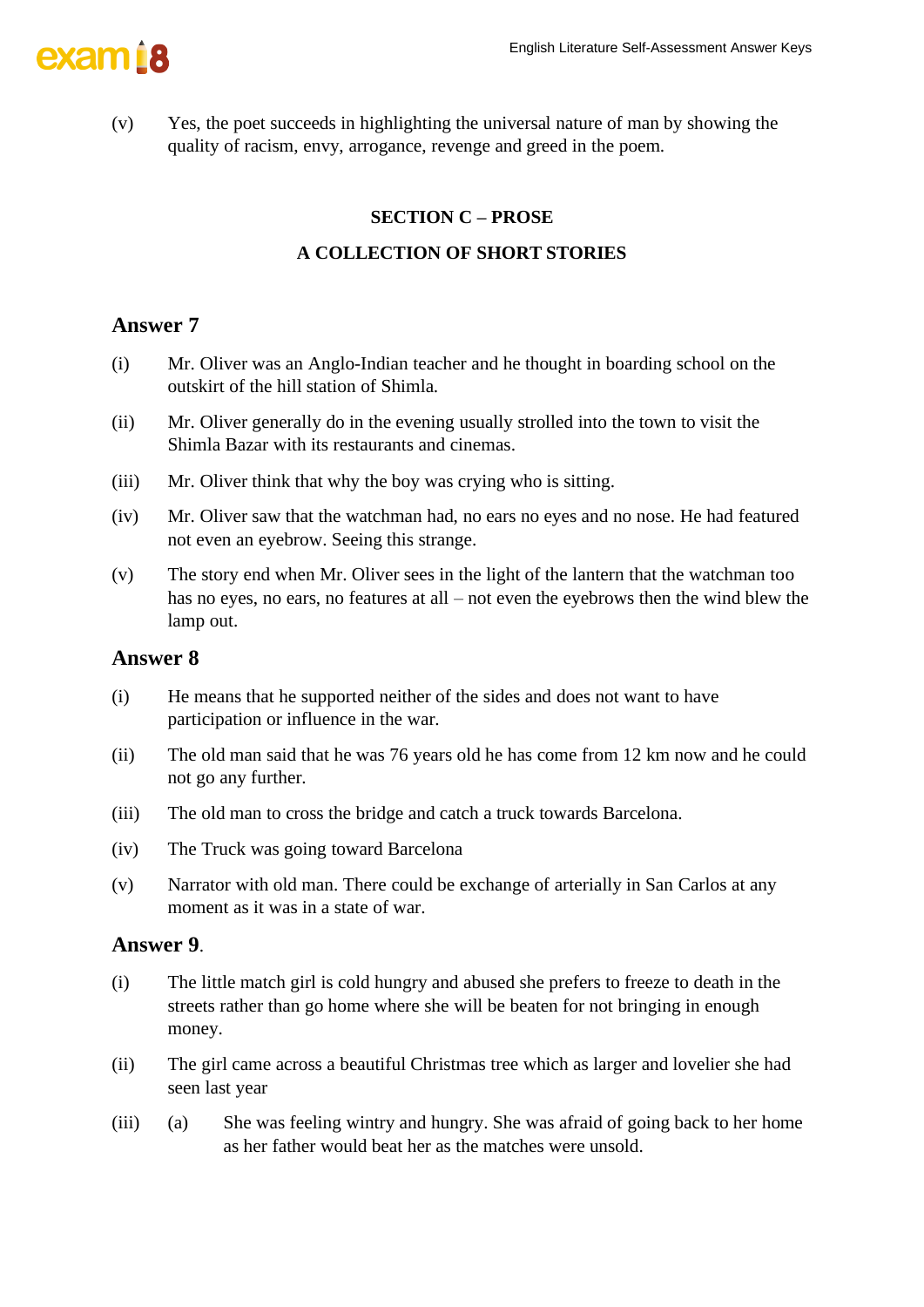

(b) she sees the vision of a Christmas tree, roasts, and her grandmother. These are the dearest thing to her.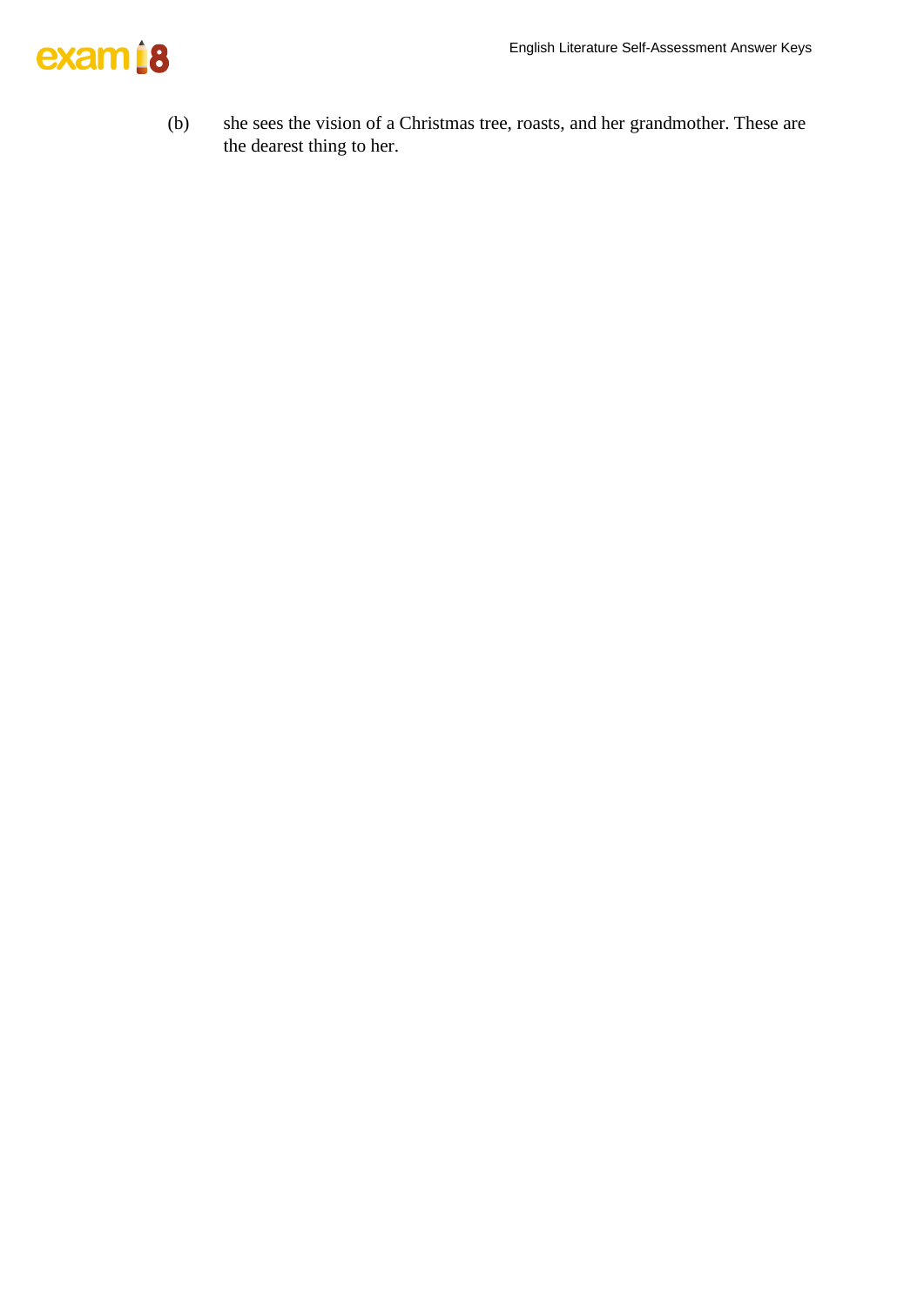### English Literature

Answer Keys to Self-Assessment Sample Paper - 5

#### **Answer 1**

- (i) He wanted to meet Bassanio before making his payment of penalty.
- (ii) Because Shylock want revenge for years of Antonio's mistreatment.
- (iii) Bassanio, Antonio friend, wants to marry the lady of Belmont, Portia but he needs a large amount of money to complete with other suitors seeking her hand in marriage.
- (iv) Venice around the world. Even the tax they were getting from trade would stop which led to their downfall.
- (v) Shylock shall have Justice, if he is denied then it would spread bad reputation about Venice around the word.

#### **Answer 2**

- (i) Portia is the speaker. To Shylock is it Spoken
- (ii) Take your penalty of a pound of flesh, but if you shed one drop Christian blood the state of Venice will confiscate your land and property under venetian law.
- (iii) According to the speaker, the sang pointed out is that in the cutting of the flesh the shedding of blood must be considered.
- (iv) If you are shedding one drop of Christion blood when you cut it the state of Venice will confiscate you land and property under the venetian law
- (v) (a) The law under which this trial was taking place was the law of the state of Venice
	- (b) The punishment to be meted out to an offender under this law was that an offender's land and good were to be taken out to confiscated by the state of Venice

- (i) Shylock, Portia and Bassanio at court, room of Venice this time.
- (ii) Means he is prepared to suffer the punishment of his sinful deeds and still damage the implementation of the clause of forfeiture of the bond and penalty for not paying in time.
- (iii) Bassano offer double and triple time of ducats what Shylock gave to Antonio because he saves Antonio live from cruel Shylock
- (iv) Portia's reply to his offer. Shylocks accept this offer and leave this bond.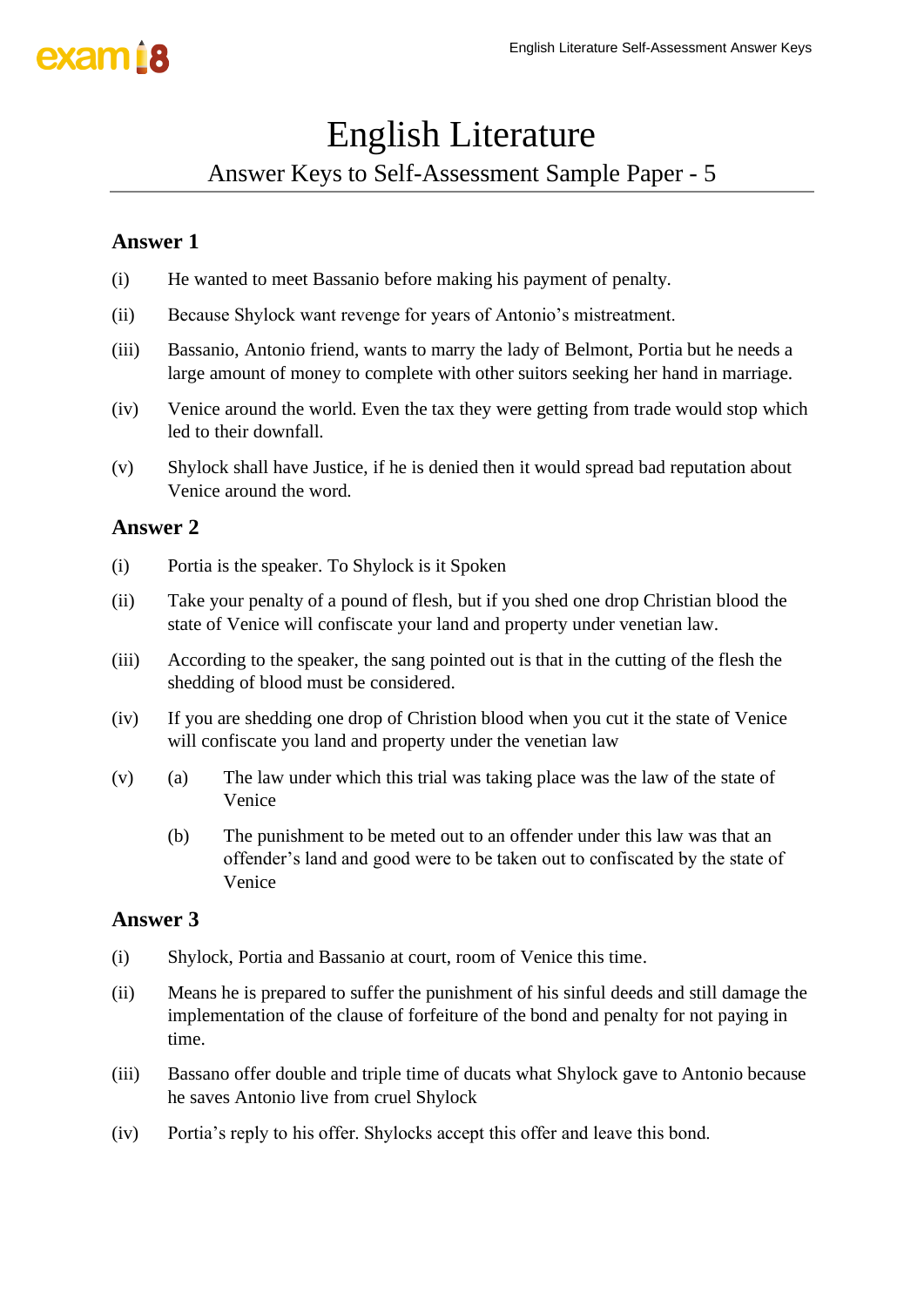

(v) Shylocks react to Portia request for mercy is to insist on the justice of his cause. As far as he concerned, he has the law on his side he determined to ensure that the term to the contract he made with Antonio are fulfilled to the letter.

### **SECTION B - POETRY A COLLECTION OF POEMS**

#### **Answer 4**

- (i) Silver and blue colures have been compared to the mountain mist because a mist is characterized by freshness, beauty, these colour symbolize the virginity of the maidens.
- (ii) The flushed bangles are suitable for a maiden's Curtis and the colour symbolize the dream and shyness of maiden Buds and maidens are in dream for beautiful future.
- (iii) The newborn leaves or dew drops. Newborn leaves signify the freshness, youth and beautiful girl.
- (iv) The poet shows that the yellow bangles are compared to the field of unlit corn because they represent the joy and happiness of a prosperous life ahead.
- (v) The poem glorifies the idea of India womanhood.

The poetess has described every stage of womanhood associating it with the colour of bangles worn by women in this stage.

#### **Answer 5**

- (i) Children like to watch television because they entertain out self to sit at pin place
- (ii) Children used to read and write before invention of television.
- (iii) Because it keeps them away from all the nasty things, they do to disturb others.
- (iv) Very calmly poet recommends the parents to install a lovely books hall in place of idiotic box i.e., the television, ignoring all objections.
- (v) Yes, I agreed with the poet's views are expressed in the poem because if the children give the time to reading the book instead of watching TV so it is better for career also.

- (i) Patriot is referred to 'I' in the above line He was celebrating his victory
- (ii) People greeted  $&$  welcomed him on the street and admired him for his bravery  $&$ exemplary deeds.
- (iii) The line 'The old walls rocked with the crowd and cries. Shows that people loved him very much.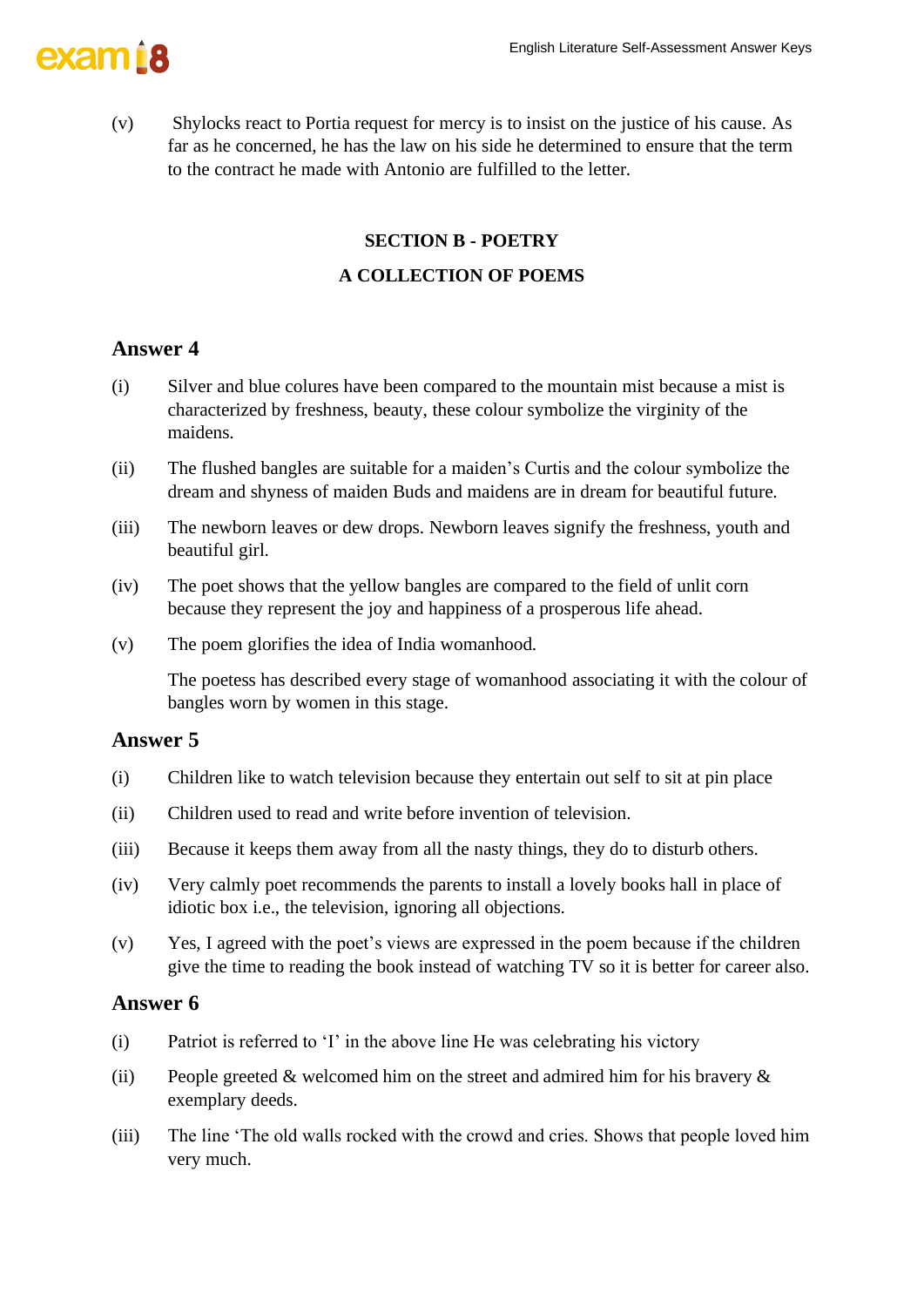

- (iv) People treated the Patriot as a criminal Love and respect is replaced by hatred  $\&$ humiliation people throw stone at him.
- (v) Yes, because the people who used to reverse the man put him on a pedestal become the same people who deserted him and even killed him at the end.

#### **Answer 7**

- (i) Marshal is a ruffled glum faced person, heavily built, and roughly dressed.
- (ii) Marshall is a ruffled glum faced person, heavily built, and roughly dressed. This appearance apparently makes him less likeable.
- (iii) The glum faced man wants to smoke as he hot smoked the whole day.
- (iv) Fairchild called Mr. Easton a marshal because he was wearing handcuffs and another person pretended to be criminal.
- (v) Fairchild is depicted as an outwardly sophisticated and luxurious pretty young lady. She has elegant taste and a habit of travelling by train.

#### **Answer 8**.

- (i) The little girl. Her grandmother who was dead was the only person who had ever loved or been kind to the child.
- (ii) This had been referred in the story by little girl as a symbol of a soul ascending to God. The falling star was symbolic of the death of the little match girl herself.
- (iii) The main character of the story is a poor young Danish girl who is dying, alone and hypothermic on New Year's Eve, in a dark alley, without shoes or a hat.
- (iv) She felt no physical discomfort such as cold hunger and fear she spent whole night fighting her adversities. Which proves that she was brave and courageous.
- (v) People showed pity and conjecture about the reason for her death.

#### **Answer 9**

- (i) Amazing artifact of ancient Indian culture over the horse attracted the American about the horse he assessed his purchase by looking from the pedestal of the horse.
- (ii) (a) Muni told the foreigner that the stature was the guardian of their village and signified death to their adversaries.
	- (b) He explained the belief that at the end of the 'kali Yuga', this world would be destroyed and horse will come into life and save the good men
- (iii) (a) Muni and his wife live in object poverty in a remote village in Indian called kritam.

He takes the goats to graze on the highways and sit under a statue of hrse. One day he met with an American who mis interpret him as a owner of that horse.